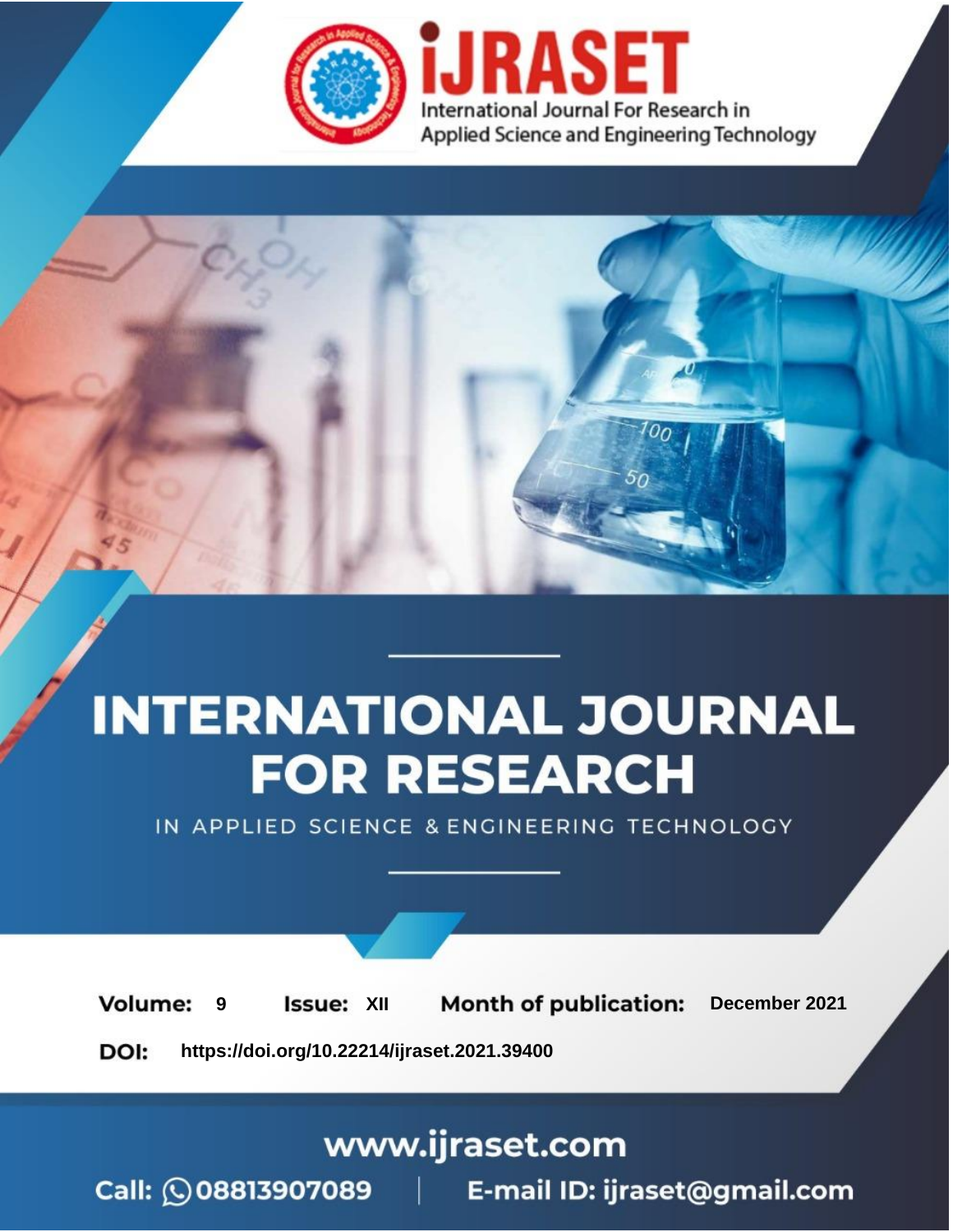

# **Consulting Application a Dedicated Social Media platform to get Expert Advice**

Tarang<sup>1</sup>, Dhruv Bansal<sup>2</sup>, Atishey Jain<sup>3</sup>

*1, 2, 3Department of Computer Science and Engineering, Maharaja Agrasen Institute of Technology*

*Abstract: In today's fast growing world, The Information is the most powerful tool. A Doctor is an expert in medical sciences, an Engineer is an expert in Technical things similarly a fitness trainer is an expert in fitness related things. But What if a Person has some problem like a technical problem and he is not an expert in technical things ? In such situations A Person wants to have some expert advice. Now to overcome such problems a person may want to communicate with someone who is an expert in his problem domain. So Our Goal of the project is to reduce the gap between the problem seeker and the experts.*

# **I. INTRODUCTION**

**T**he advances in the IT sector have played a major role in transforming and shaping how the world is functioning in the modern times. Seeking and giving advice are central to effective leadership and decision making. Many important decisions are made while under the influence of expert advice, from a politician receiving counsel when deciding whether to raise taxes, to a cancer patient being advised by their doctor when deciding whether to undergo chemotherapy. Advice is also valuable to us; we give it such high regard that billions of dollars change hands every year to receive counsel. These recommendations could come in the form of guidance on corporate strategy from a top consulting firm, or suggestions on personal money management from a financial expert. Furthermore, in the real world the level of expertise of advisors varies; decision makers encounter people with in-depth knowledge who can provide high quality advice, as well as less-informed people providing advice of a lesser quality. With advice taking such an important role in our society, especially the role of expert advice in our economy, surprisingly little is understood about how we integrate, and are influenced by, information from advisors with different levels of expertise.

So, we have proposed a solution for this in the form of a dedicated social media platform to get expert advice/consultancy on any topic. This app allows any type of professionals like lawyers, astrologers, teachers, doctors, fitness-trainers or any other professional to register on the system, where he can create his profile by giving details of his expertise areas.

Whenever a person needs to get some advice/consult an expert, he can search for experts on the app and can book appointments with one expert from the list.

# **II. LITERATURE SURVEY/RELATED WORK**

There have been several studies regarding the importance of expert advice in solving someone's problem, The authors of the paper [1], Many important decisions are made while under the influence of expert advice,Advice is also valuable to us; we give it such high regard that billions of dollars change hands every year to receive counsel [2]. Decision makers ("Judges") often make decisions after obtaining advice from an Advisor as researched by the authors of research paper [3]. The two parties often share a psychological "contract" about what each contributes in expertise to the decision and receives monetary outcomes from it. As expected, these manipulations influenced advice quality, advice taking, and Judge post-advice decision quality. The main contribution of the study, however, was the manipulation of the timing of monetary rewards (before or after the advising interaction). We found, as predicted, that committing money for expert—but not novice—advice increases Judges' use of advice and their subsequent estimation accuracy. Implications for advice giving and taking are discussed.

# **III. PROPOSED ARCHITECTURE**

This app allows any type of professionals like lawyers, astrologers, teachers, doctors, fitness-trainers or any other professional to register on the system, where he can create his profile by giving details of his expertise areas.

Whenever a person needs to get some advice/consult an expert, he can search for experts on the app and can book appointments with one expert from the list. When a Professional reaches a minimum number of satisfied customers, then he can charge fees. Now this is because a random person can also register on the app and do fraud with customers.

Professionals can set the meeting time limit and can provide timings according to their schedule. Professionals can also write blogs to strengthen his profile and can see the no. of customers that have viewed his profile.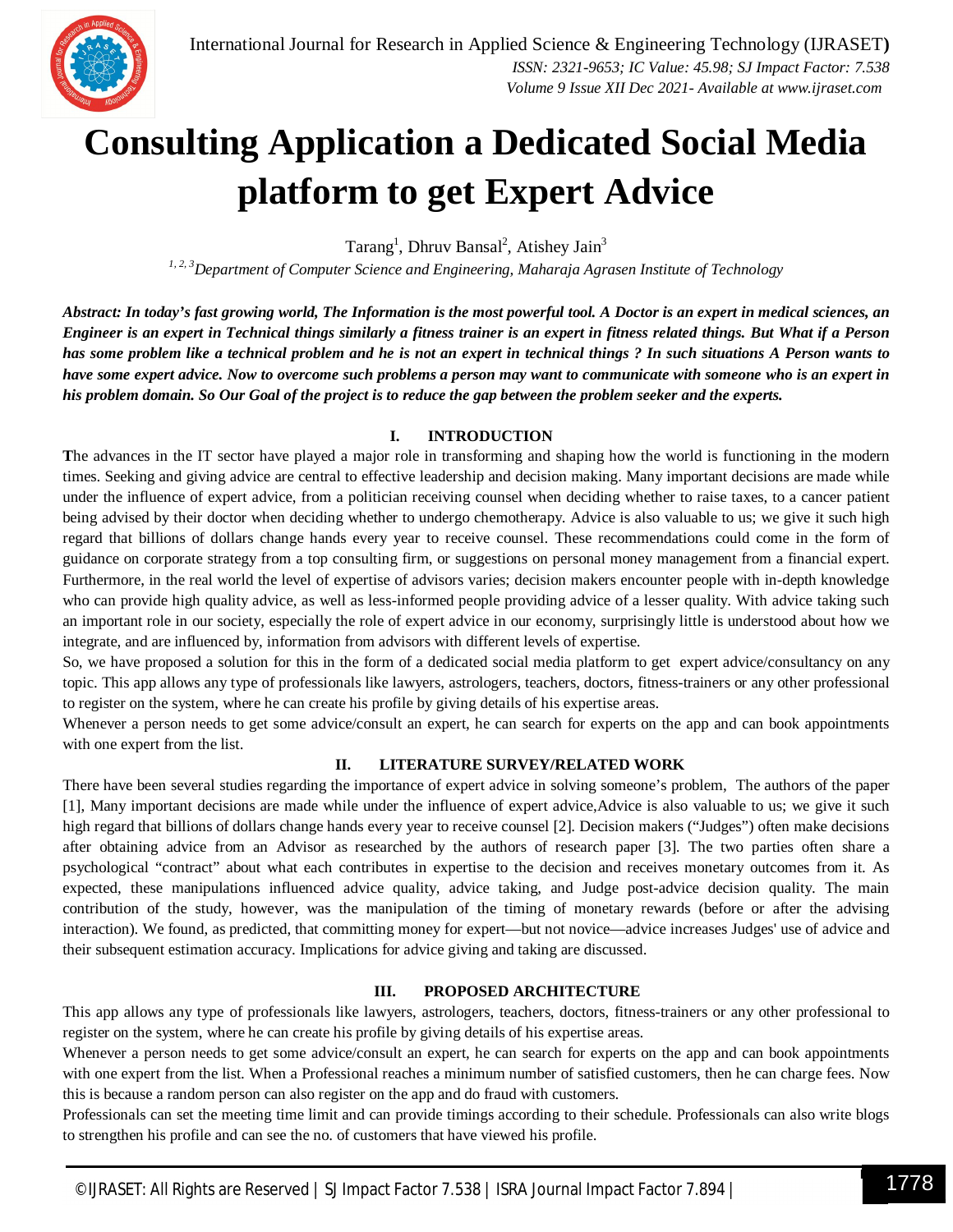

International Journal for Research in Applied Science & Engineering Technology (IJRASET**)**

 *ISSN: 2321-9653; IC Value: 45.98; SJ Impact Factor: 7.538 Volume 9 Issue XII Dec 2021- Available at www.ijraset.com*

Customers can also register on the portal and can take appointments from different types of professionals by searching/sorting professionals on the basis of their need and by viewing their profile and ratings.

Customers can take free consultation/ appointment from inexperienced or new professionals for a specified amount of time. But for experienced professionals they need to pay some amount of money decided by the professional.

To book a meeting, customers can see a professional's schedule and then on the basis of their free time they can book an appointment.

#### **IV. DESIGN INTERFACE**

The front end design is simple and user-friendly. Once the application is started the user will register himself and then he will be able to log in into the application. The customers can make an appointment by selecting the preferred professional profile, date and time. The appointments are managed by the admin through a website. The admin also registers a professional. Admin is able to view doctors, view patient's records and view feedback also. The back end design includes a server which acts as a centralized database. All the data of the registered Professionals and customers and the data regarding the appointments are placed on the server. The data is approached and shared by using API'S between the website and the android application.

#### **V. CONCLUSION**

The proposed online appointment system has been implemented in react-native and node js. The tasks involved in this work are divided into modules. The data is approached and shared by using API'S between the web server and the android application. Addition of the user and professional modules in the android application are included in future work. That would help the users to register on the application and perform all the tasks on the app. The professional would be able to use the app for managing the details of the user instead of using the website. A payment or some amount may be charged to the users while making an appointment to avoid the unethical users. As many users only register themselves just for fun and have no concern by making an appointment. Some more future directions are the improvements in the user's module which includes setting reminders for the appointments.

#### **VI. ACKNOWLEDGMENT**

It gives us immense pleasure to express my deepest

sense of gratitude and sincere thanks to our respected and esteemed guide Ms. Deepti Gupta, Asst. Prof., CSE, MAIT Delhi, for her valuable guidance, encouragement and help for completing this work. Her useful suggestions for this whole work & co behaviour are sincerely acknowledged. We also wish to express our indebtedness to our parents as well as our family members whose blessings and support always helped us to face the challenges ahead.

#### **REFERENCES**

- [1] How Expert Advice Influences Decision Making, Dar Meshi ,Guido Biele, Christoph W. Korn, Hauke R. Heekeren, PLoS One. 2012; 7(11): e49748.
- [2] 1. U.S. Census Bureau, Service Annual Survey, NAICS Code 5416, 2009 (n.d.).
- [3] Sniezek JA, Schrah GE, Dalal RS (2004) Improving judgement with prepaid expert advice. Journal of Behavioral Decision Making 17: 173–190.
- [4] Prof. S. B. Choudhari, ChaitanyaKusurkar, RuchaSonje, ParagMahajan, Joanna Vaz "Android Application for Doctor"s Appointment", International Journal of Innovative Research in Computer and Communication Engineering, January 2014
- [5] S.Gavaskar, A. Sumithra, A.Saranya "Health Portal-An Android Smarter Healthcare Application", International Journal of Research in Engineering and Technology, Sep-2013.
- [6] Frank Sposaro and Gary Tyson, "iFall: An android application for fall monitoring and response", 31st Annual International Conference of the IEEE Engineering in Medicine and Biology Society, 1:6119–22, 2009.
- [7] Pei-Fang Tsai, I-sheng Chen, and Keven Pothoven "Development of Handheld Healthcare Information System in an Outpatient Physical Therapy Clinic", proceedings of the 2014 IEEE 18th International Conference on Computer Supported Cooperative Work in Design, pp. 559-602.
- [8] Jin Wang, Richard Y.K. Fung "adaptive dynamic programming algorithms for sequential appointment scheduling with patient preferences", Science Direct, Artificial Intelligence in MedicineJanuary 2015, Pages 33–40

#### **AUTHORS**

**First Author** – Tarang, B.Tech(CSE), Maharaja Agrasen Institute of Technology, tarangsinghal2@gmail.com **Second Author** – Atishey Jain, B.Tech(CSE), Maharaja Agrasen Institute of Technology, atisheyjain1232@gmail.com

**Third Author** – Dhruv Bansal, B.Tech(CSE), Maharaja Agrasen Institute of Technology, bansaldhruv49@gmail.com